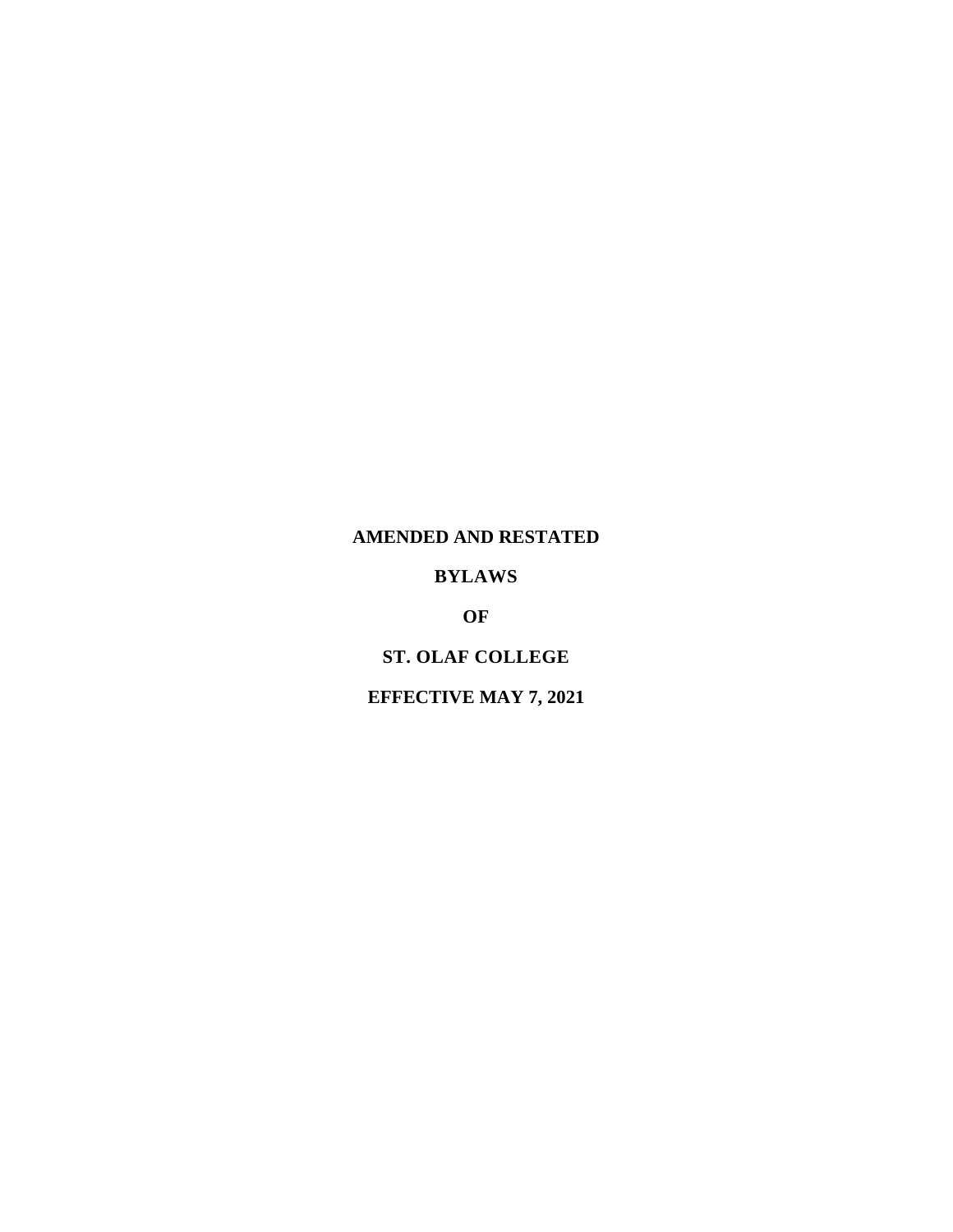# **TABLE OF CONTENTS**

# Page

| Section 1.02. |                                                               |  |  |
|---------------|---------------------------------------------------------------|--|--|
|               |                                                               |  |  |
|               |                                                               |  |  |
| Section 2.01. |                                                               |  |  |
| Section 2.02. |                                                               |  |  |
| Section 2.03. |                                                               |  |  |
| Section 2.04. | Participation in Meetings by Means of Remote Communication  1 |  |  |
| Section 2.05. |                                                               |  |  |
| Section 2.06. |                                                               |  |  |
| Section 2.07. |                                                               |  |  |
|               |                                                               |  |  |
| Section 3.01. |                                                               |  |  |
|               |                                                               |  |  |
| Section 3.02. |                                                               |  |  |
| Section 3.03. |                                                               |  |  |
| Section 3.04. |                                                               |  |  |
| Section 3.05. |                                                               |  |  |
| Section 3.06. |                                                               |  |  |
| Section 3.07. |                                                               |  |  |
| Section 3.08. |                                                               |  |  |
| Section 3.09. |                                                               |  |  |
| Section 3.10. |                                                               |  |  |
|               |                                                               |  |  |
| Section 4.01. |                                                               |  |  |
| Section 4.02. |                                                               |  |  |
| Section 4.03. |                                                               |  |  |
| Section 4.04. |                                                               |  |  |
| Section 4.05. |                                                               |  |  |
| Section 4.06. |                                                               |  |  |
| Section 4.07. |                                                               |  |  |
|               |                                                               |  |  |
| Section 4.09. | Participation in Meetings by Means of Remote Communication  6 |  |  |
| Section 4.10. |                                                               |  |  |
|               |                                                               |  |  |
|               |                                                               |  |  |
| Section 5.01. |                                                               |  |  |
| Section 5.02. |                                                               |  |  |
| Section 5.03. |                                                               |  |  |
| Section 5.04. |                                                               |  |  |
| Section 5.05. |                                                               |  |  |
| Section 5.06. |                                                               |  |  |
| Section 5.07. |                                                               |  |  |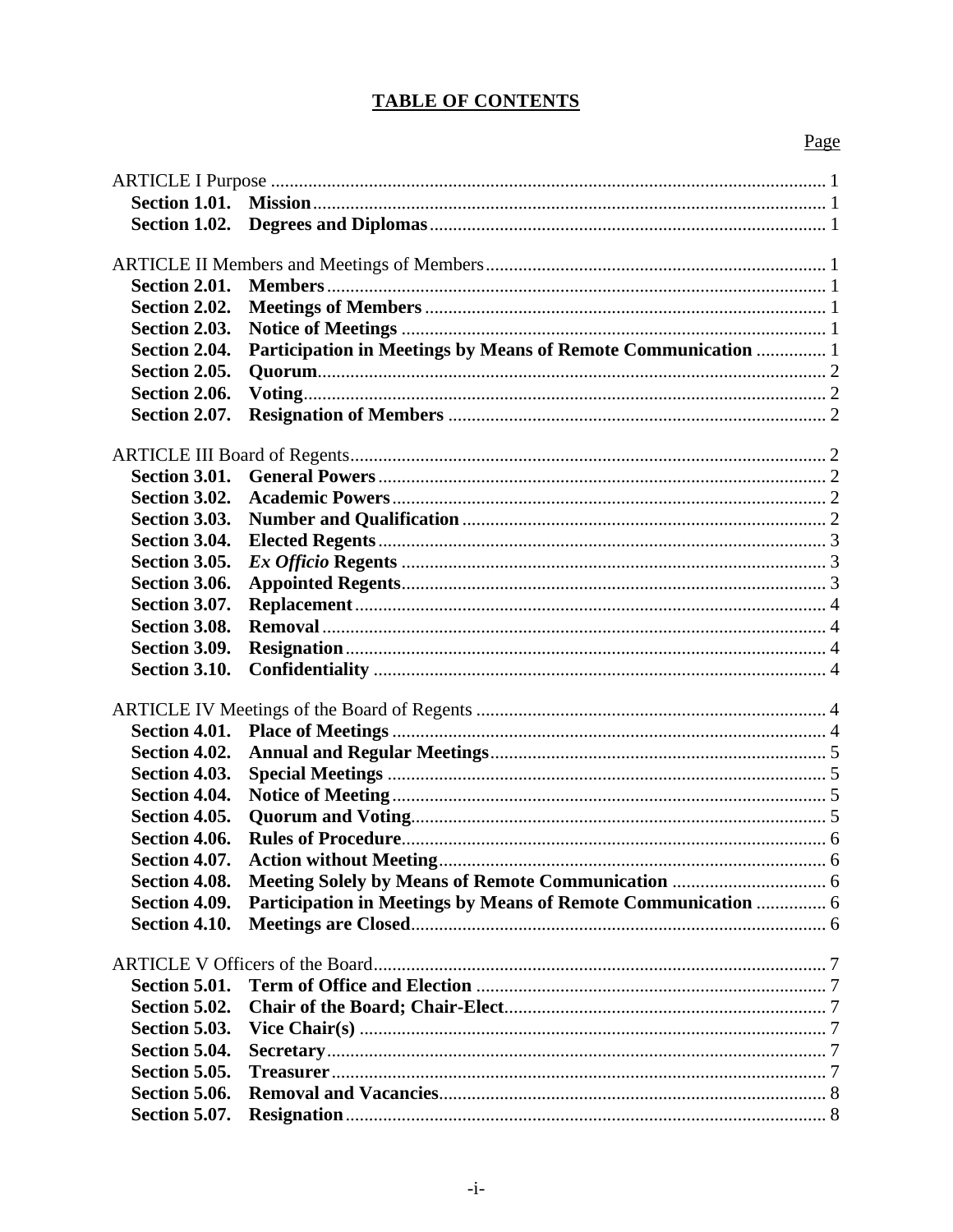| Section 6.01. |  |  |
|---------------|--|--|
| Section 6.02. |  |  |
| Section 6.03. |  |  |
| Section 6.04. |  |  |
| Section 6.05. |  |  |
| Section 6.06. |  |  |
| Section 6.07. |  |  |
| Section 6.08. |  |  |
|               |  |  |
| Section 7.01. |  |  |
| Section 7.02. |  |  |
| Section 7.03. |  |  |
| Section 7.04. |  |  |
|               |  |  |
| Section 8.01. |  |  |
|               |  |  |
|               |  |  |
|               |  |  |
| Section 9.02. |  |  |
| Section 9.03. |  |  |
| Section 9.04. |  |  |
| Section 9.05. |  |  |
| Section 9.06. |  |  |
|               |  |  |
|               |  |  |
|               |  |  |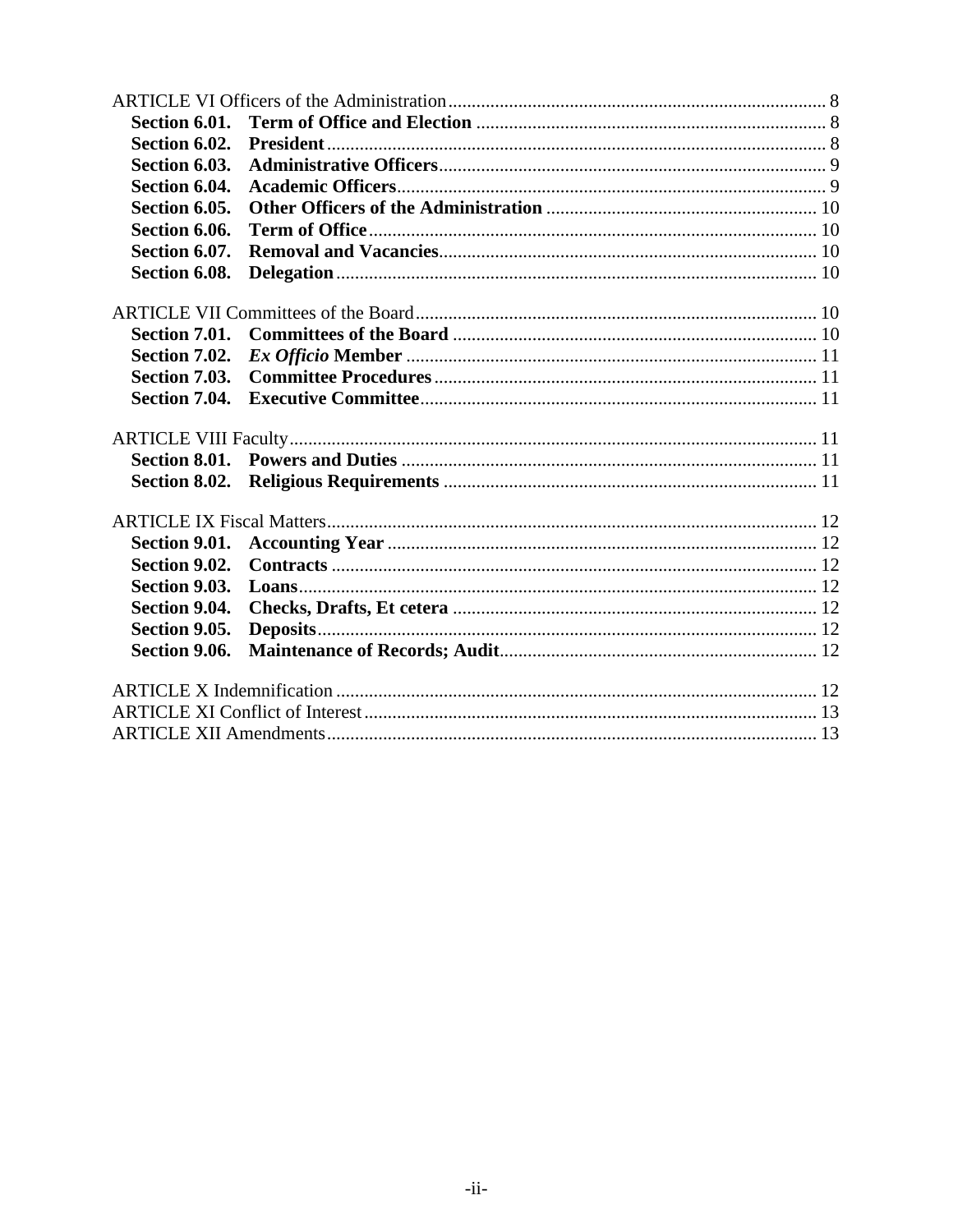### **ARTICLE I**

#### **Purpose**

<span id="page-3-1"></span><span id="page-3-0"></span>**Section 1.01. Mission**. St. Olaf College (the "Corporation" or "College") challenges students to excel in the liberal arts, examine faith and values, and explore meaningful vocation in an inclusive, globally engaged community nourished by Lutheran tradition.

<span id="page-3-2"></span>**Section 1.02. Degrees and Diplomas**. The Board of Regents shall see that the Corporation offers programs of study in the liberal arts leading to the Bachelor's degree. The usual honorary degrees and degrees in course shall be conferred on the nomination of the Faculty and the authorization of the Board of Regents. Diplomas given in evidence of degrees conferred shall be signed by the President of the Corporation and the Chair of the Board of Regents.

### **ARTICLE II**

#### **Members and Meetings of Members**

<span id="page-3-4"></span><span id="page-3-3"></span>**Section 2.01. Members**. The members of the Corporation shall be those individuals listed in the Articles of Incorporation of the Corporation (the "Articles") and shall have only those rights and powers as explicitly set forth in those Articles and these Bylaws.

<span id="page-3-5"></span>**Section 2.02. Meetings of Members**. The meetings of the members of the Corporation shall be held on an annual or less frequent periodic basis and shall be held at such time and place as is set forth in the notice of meeting. The presiding officer of the Church Council of the Evangelical Lutheran Church in America or its successor ("Church Council") shall preside at the meeting of the membership of the Corporation.

<span id="page-3-6"></span>**Section 2.03. Notice of Meetings**. Meetings of the members, for any purpose or purposes appropriate for action by members, may be called by the President, by the Board of Regents, or by ten percent (10%) or more of the members of the Corporation. Within thirty (30) days of the request to call a meeting, the Secretary of the Corporation shall give notice of the meeting to the members using such methods as are fair and reasonable as determined in the sole discretion of the Secretary. The notice must state the purpose of the meeting and the business transacted must be limited to such stated purposes. The meeting shall be held within ninety (90) days of the request to call a meeting, provided that a meeting is not validly held if participation by remote communication is not available. The Secretary of the Corporation shall take fair and reasonable steps to notify all of the members, including providing written notice of the meeting to the President, the Board of Regents, and to the Secretary of the Church Council.

<span id="page-3-7"></span>**Section 2.04. Participation in Meetings by Means of Remote Communication**. A member may participate in any meeting of the members by means of conference telephone, or, if authorized by the presiding officer or Secretary of the Church Council, by other means of remote communication including electronic communication, video conference, the Internet, or such other means by which persons not physically present in the same location may communicate with each other on a substantially simultaneous basis, through which that member and other members so participating and all members physically present at the meeting may participate with each other during the meeting. Participation in a meeting in this manner constitutes presence at the meeting.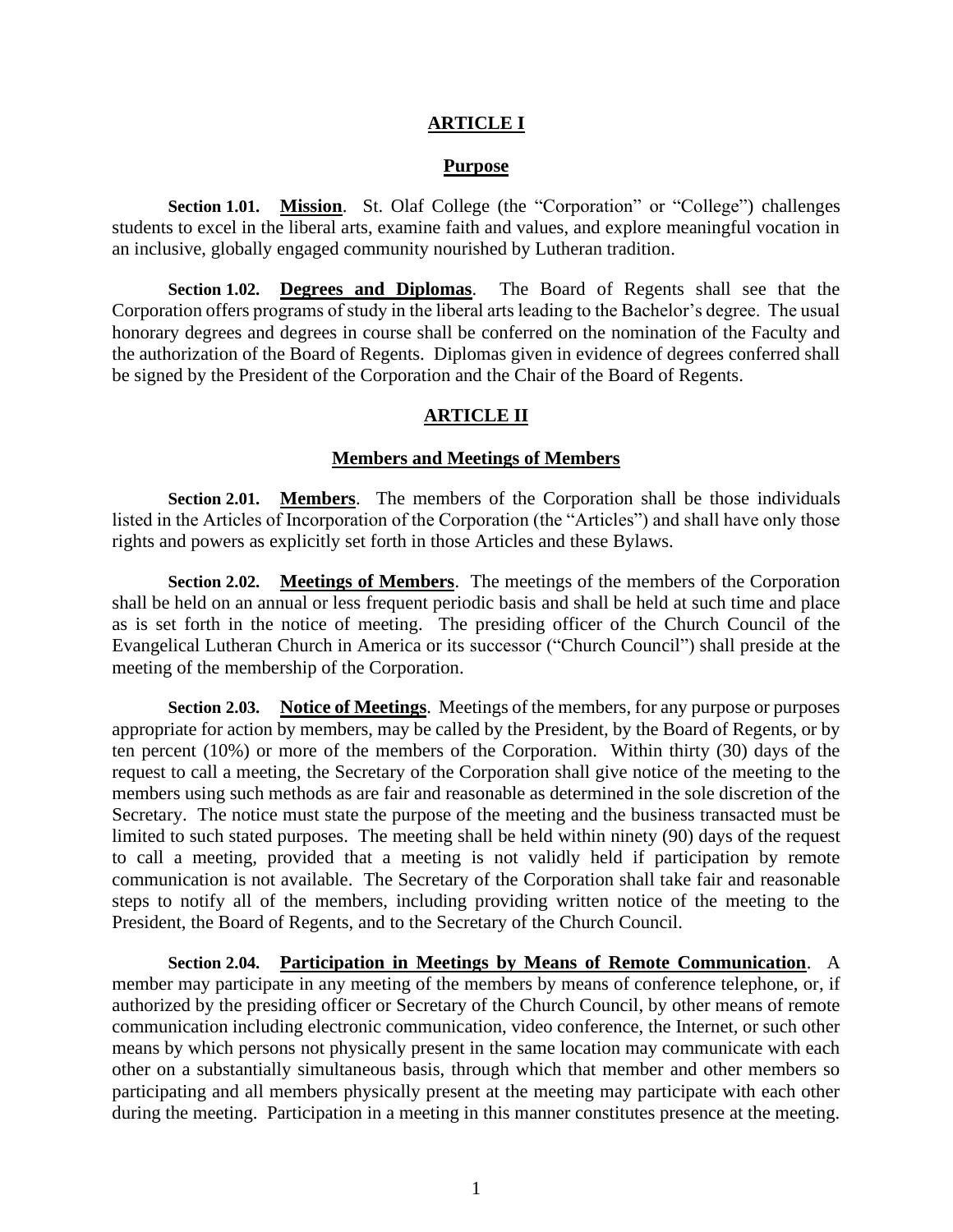<span id="page-4-0"></span>**Section 2.05. Quorum***.* Twenty percent (20%) of all members, including fifty percent (50%) of the voting members of the Board of Regents, shall constitute a quorum at a meeting of members for the purpose of taking any action other than adjourning such meeting. If a quorum of members is not represented at a meeting, the members present shall constitute a quorum for the sole purpose of adjourning such meeting, and the majority of the members so present may adjourn the meeting to such date, time, and place as they shall announce at the time of adjournment.

<span id="page-4-1"></span>**Section 2.06. Voting**. At each meeting of the members, every member present or participating by means of remote communication shall be entitled to cast one (1) vote on any question coming before the meeting. The members shall take action by the affirmative vote of a majority of members voting except where a different vote is required by law, the Articles, or these Bylaws.

<span id="page-4-2"></span>**Section 2.07. Resignation of Members**. A member may resign as such at any time by tendering such resignation in writing to the President of the Corporation.

## **ARTICLE III**

## **Board of Regents**

<span id="page-4-4"></span><span id="page-4-3"></span>**Section 3.01. General Powers**. The management and direction of the business and affairs of the Corporation shall be vested in the Board of Regents. The Board shall sustain and support the Lutheran tradition of St. Olaf College and its commitments to academic excellence, engagement with faith and values, vocational discernment, and religious inclusivity deriving from that tradition. In addition to the powers conferred upon the Board of Regents by these Bylaws, the Board of Regents may exercise all powers of the Corporation and perform all acts which are not prohibited to it by law, by the Articles, or by these Bylaws, all as may be amended. The Board may delegate certain powers and responsibilities to its officers, agents, committees and faculty through general or specific delegations. Notwithstanding any such delegation, such officers, agents, committees, and faculty shall at all times remain subject to the direction and control of the Board of Regents. The Corporation shall be governed in accordance with its Articles, Bylaws, resolutions of the Board of Regents, and applicable law.

<span id="page-4-5"></span>**Section 3.02. Academic Powers**. The Board of Regents shall be responsible for overseeing the academic integrity of the Corporation, through actions such as the appointment of the President, the awarding of tenure to faculty upon the nomination of the President, and the adoption and dissemination of policies setting forth the rights and obligations of the faculty, including those policies published in the Faculty Manual, as it may be amended from time to time.

<span id="page-4-6"></span>**Section 3.03. Number and Qualification**. The Board of Regents of the Corporation shall be composed of not less than twelve (12) members as determined by the Board of Regents from time to time either by resolution or through the act of election of Regents. Such number shall exclude the *ex officio* and appointed Regents selected as provided in Sections 3.05 and 3.06 of this Article III. The Board of Regents shall maintain a composition in which a majority of Regents are members of the Evangelical Lutheran Church in America or another denomination with which the Evangelical Lutheran Church in America or its successors has established full communion, and at least 40 percent shall be members of the Evangelical Lutheran Church in America. No vacancy in the number, classifications or representative qualification of members of the Board, including any *ex officio* position, shall render any Board action void or voidable.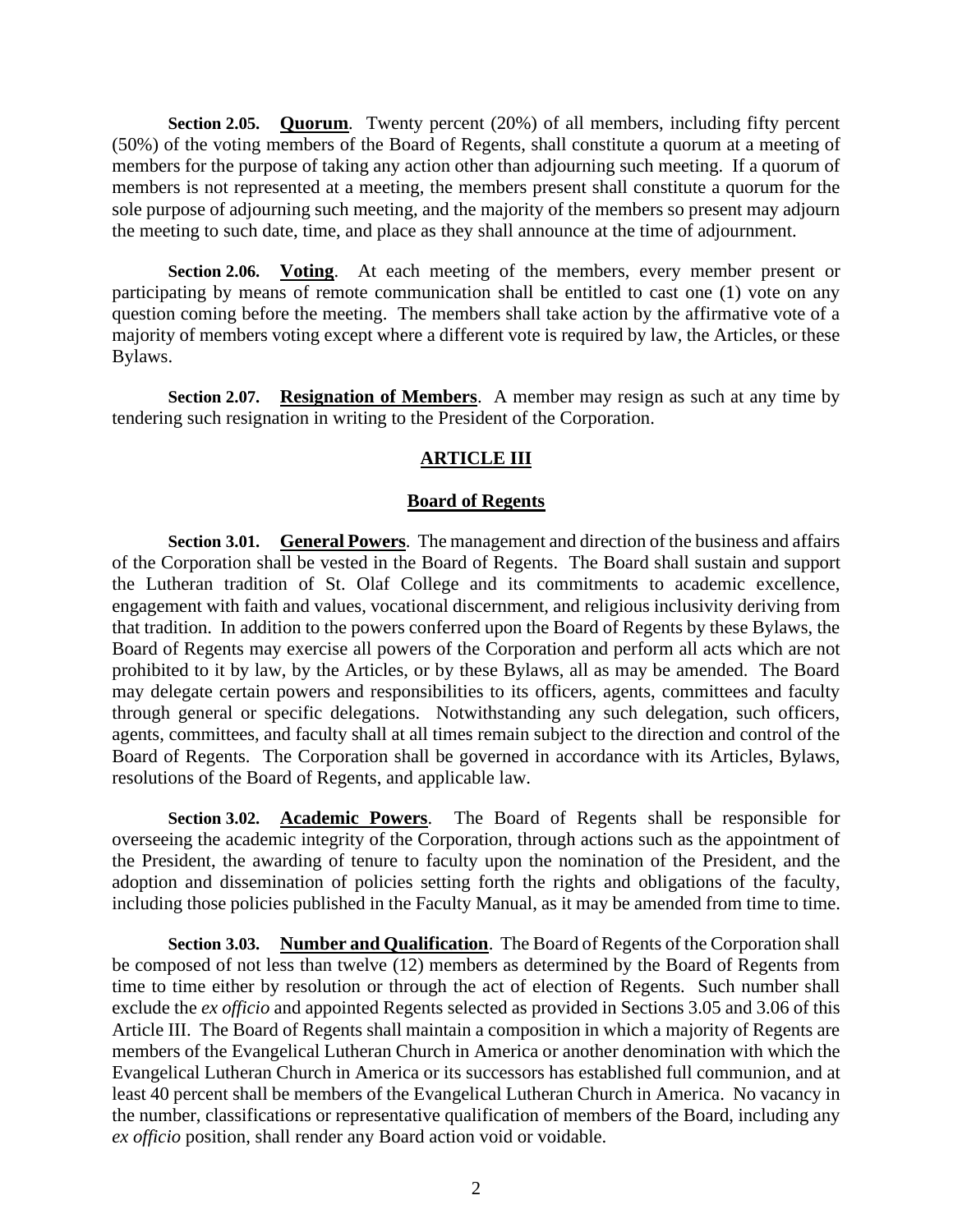<span id="page-5-0"></span>**Section 3.04. Elected Regents**. Except for *ex officio* Regents and appointed Regents, the Regents shall be elected by the Board of Regents. The terms of office of the elected members of the Board of Regents shall be staggered as equally as possible so the terms of a majority of the members of the Board do not expire in any one year and that approximately one-sixth (1/6) of the members' terms expire each year. Regents may be elected to the Board at any meeting of the Board of Regents, whether annual, regular or special. Elected Regents shall take office and shall have full authority and voting rights at the first meeting next following their election or at such other time as determined by the Board.

Regents shall be elected for a term of six (6) years and may serve a successive term. The Board of Regents may waive this term limitation for one or more members of the Board in its sole discretion. A Regent's term shall expire at the annual meeting of the Board of Regents occurring in the sixth year of his or her term, or until the Regent's earlier death, resignation, removal or disqualification.

At least one (1) member of the Board of Regents shall be a bishop of the Evangelical Lutheran Church in America or a person who is widely recognized as a thought or practice leader in the Evangelical Lutheran Church in America. Such Regent(s) shall be elected by members of the Board of Regents. The expiration of such bishop's term of office, resignation or removal as a bishop of the Evangelical Lutheran Church of America shall be deemed such bishop's tender of his or her resignation as a member of the Board of Regents to the Secretary of the Corporation. The Board of Regents may accept or reject such resignation in its sole discretion. If the Board rejects such resignation, such bishop shall continue to serve until the end of his or her term, or until such bishop's earlier death, resignation, or removal.

<span id="page-5-1"></span>**Section 3.05.** *Ex Officio* **Regents**. The President of the Corporation shall serve as an *ex officio* voting member of the Board of Regents.

The Presiding Bishop of the Evangelical Lutheran Church in America, or the successor church officer equivalent thereto, or a person designated by such Presiding Bishop or the successor church officer equivalent thereto, shall be invited to serve as an *ex officio* voting Regent solely for purposes of voting on the election of the President of the Corporation and may participate in the search for and vote on the election of the President but shall have no other voting rights with respect to any other matters before the Board of Regents.

At its discretion, the Board of Regents may elect as a non-voting Senior Regent, a former Regent who has rendered sustained and significant service to the Board and to the Corporation to such term as it deems appropriate.

The Board of Regents, by the majority vote of the elected members of the Board of Regents, may designate such other *ex officio* voting or non-voting members of the Board of Regents as it may determine desirable from time to time by resolutions of the Board.

<span id="page-5-2"></span>**Section 3.06. Appointed Regents**. The Board of Regents may from time to time appoint, by a majority vote of the elected members of the Board of Regents, one or more additional members of the Board of Regents to represent various constituencies of the Corporation to serve such terms as determined by the Board at the time of such appointment. Such appointed member(s) shall begin service at the first annual meeting of the Board of Regents following his or her appointment.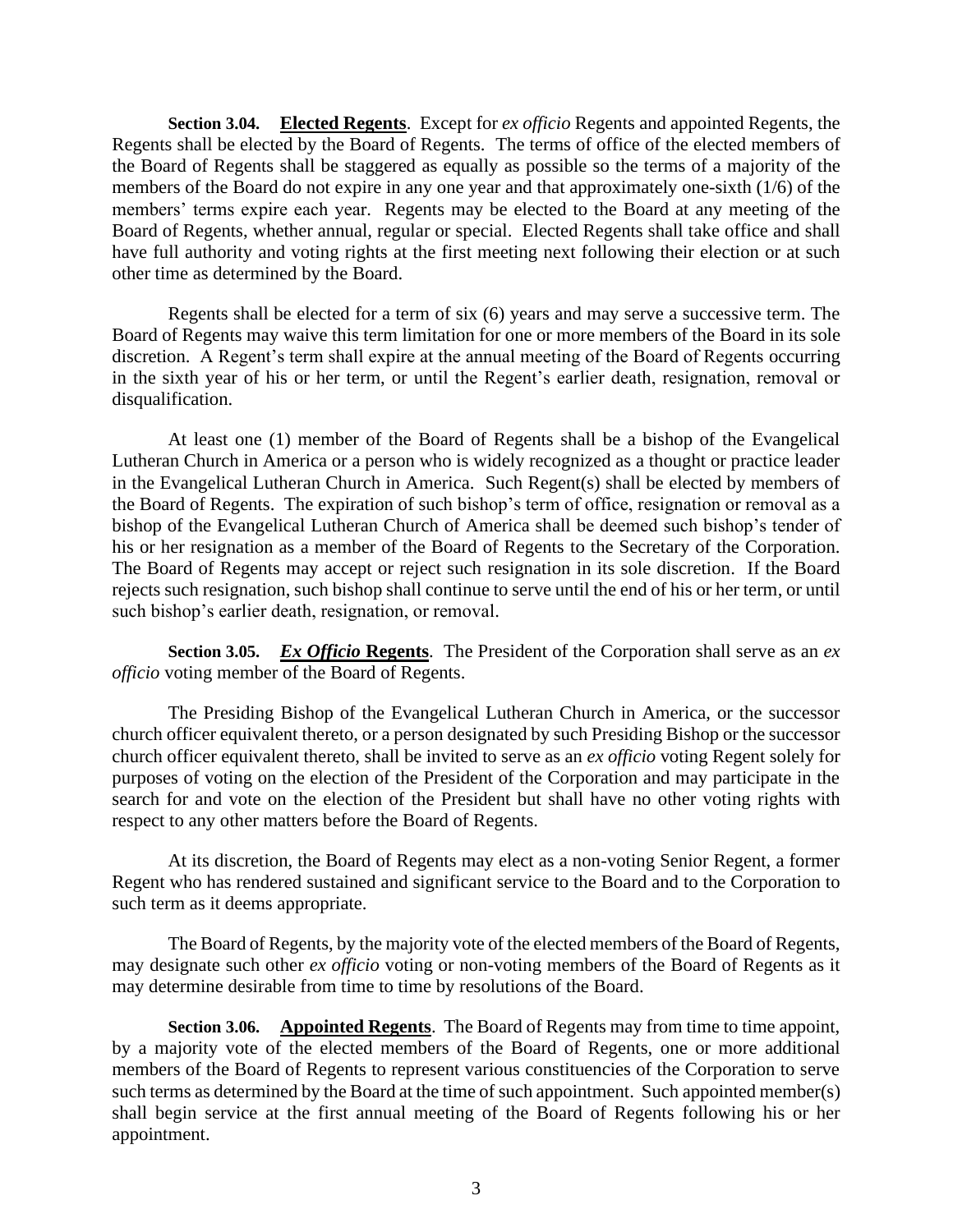A person who shall have graduated from St. Olaf College within three (3) years prior to the date of the first meeting at which he or she shall serve as a Regent shall be appointed by the Board of Regents to serve as an appointed member to the Board of Regents. Such appointed member shall be appointed in May and shall serve for a term of three (3) years beginning with the meeting following the appointment.

An alumnus/a of St. Olaf College shall be appointed by the Board of Regents to serve as an appointed member to the Board of Regents as a liaison to the College's alumni association. Such appointed member shall be appointed in May and shall serve for a term of three (3) years beginning with the meeting following the appointment.

Such appointed board members shall serve in addition to the number of elected board members provided by Section 3.03 and shall have the same rights, privileges, duties and obligations, including full voting rights on the Board of Regents, as those members of the Board who are elected.

<span id="page-6-0"></span>**Section 3.07. Replacement.** If an elected Regent terminates his or her service on the Board prior to the expiration of his or her term, the Board may elect a replacement Regent or may choose not to replace such Regent so long as the number of Regents does not fall below the minimum number of Regents set forth in Section 3.03 of this Article III. A Regent elected to fill a departing Regent's term, shall hold office until the expiration of such term. If an appointed Regent terminates his or her service on the Board prior to the expiration of his or her term, the Board of Regents may, but need not, appoint a replacement Regent.

<span id="page-6-1"></span>**Section 3.08. Removal**. An elected or appointed Regent may be removed, at any time, with or without cause, upon the affirmative vote of not less than two-thirds (2/3) of all Regents of the Corporation then in office, excluding the Regent proposed for removal.

<span id="page-6-2"></span>**Section 3.09. Resignation**. Any Regent may resign at any time by giving written notice of such resignation to the Secretary of the Corporation. Such resignation shall be effective upon delivery, unless a later date is specified in the notice.

<span id="page-6-3"></span>**Section 3.10. Confidentiality**. Confidentiality at meetings of the Board of Regents of the Corporation is vital to promoting free and candid discussions, deliberations, records and other information generated in connection with the activities of the Board. Board of Regents meetings and materials are considered to be confidential unless the subject matter is otherwise generally available or known to the public. At times, for the avoidance of doubt, the Board Chair, the President of the Corporation or the Corporation's legal counsel may designate certain agenda items or topics as confidential. Members of the Board of Regents shall make no disclosure with regard to these confidential items or topics, and those which are not so-designated but are not generally known to the public, except as authorized by the Board Chair, President or the Corporation's legal counsel.

## **ARTICLE IV**

### **Meetings of the Board of Regents**

<span id="page-6-5"></span><span id="page-6-4"></span>**Section 4.01. Place of Meetings**. The Board of Regents may hold its annual, regular and special meetings at such places, within or without this state, as the Board of Regents or the Chair,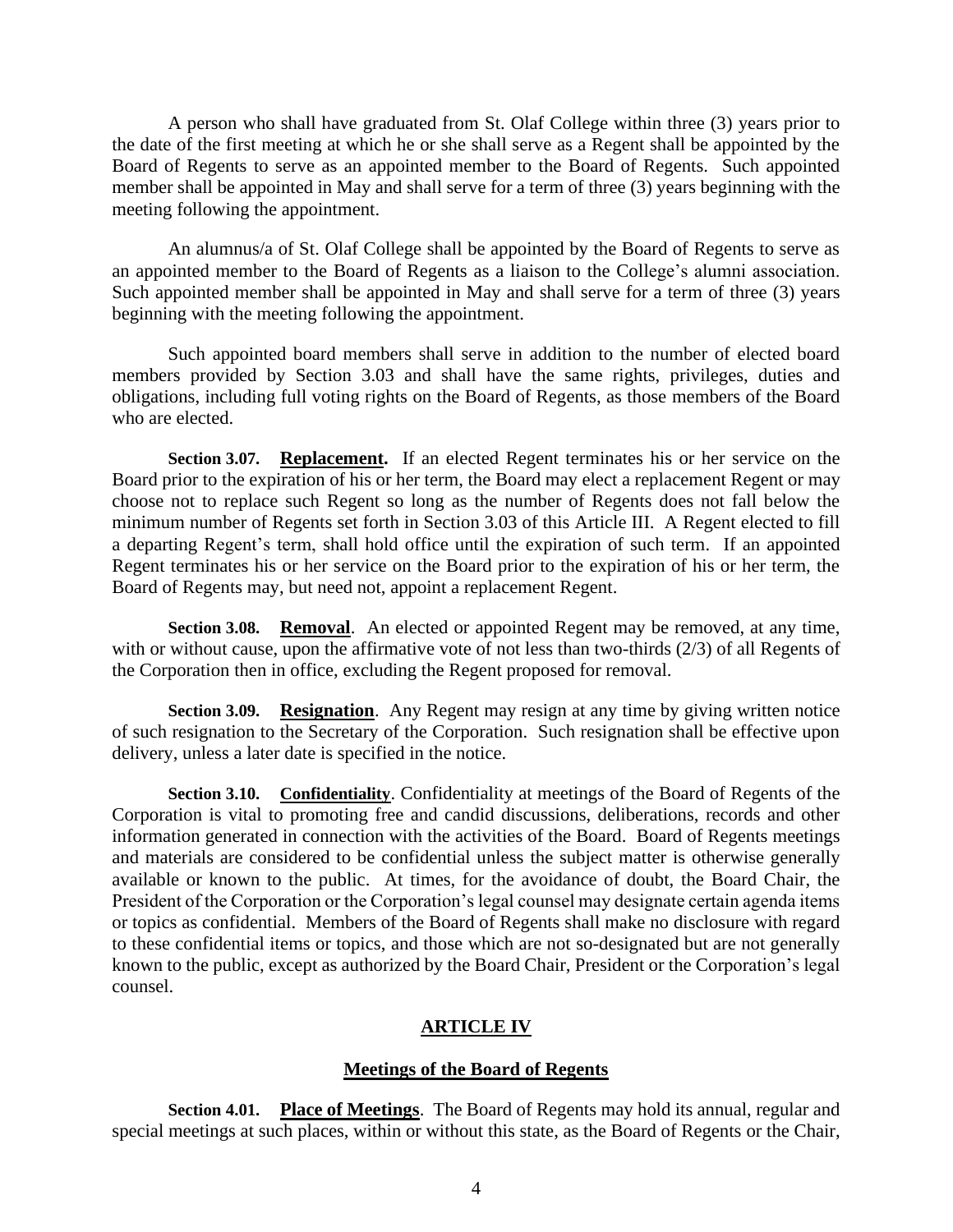or his or her designee, shall determine. If no place is determined, the meeting shall be held at the Corporation's principal place of business. The Board of Regents may determine that one or more meetings of the Board of Regents shall be held solely by means of remote communication. Such authorization may be general or confined to specific instances.

<span id="page-7-0"></span>**Section 4.02. Annual and Regular Meetings**. The first meeting of the Board of Regents in the academic year of the College shall constitute the annual meeting of the Board of Regents. The Board of Regents shall appoint the members of the Executive Committee pursuant to Section 7.04, elect officers, and shall conduct such other business as may properly come before it at the annual meeting of the Board of Regents. The Board of Regents shall meet no fewer than three (3) times annually, including the annual meeting, and shall hold regular meetings at such times as the Board of Regents or the Chair, or his or her designee, shall determine. At each regular meeting, the Board of Regents shall conduct such business as may properly come before the meeting.

<span id="page-7-1"></span>**Section 4.03. Special Meetings**. Special meetings of the Board of Regents may be called by the Chair, or by the President, or by twenty percent (20%) or more of the elected members of the Board of Regents. A person entitled to call a special meeting of the Board of Regents may make a written request to the Secretary to call the meeting. The Secretary shall give written notice of the meeting in the manner provided below, and the meeting shall be held between ten (10) and thirty (30) days after receipt of the request to call a special meeting, or at such earlier time as the Board may determine upon receive of waivers of notice pursuant to Section 4.04. If the Secretary fails to give notice of the meeting within ten (10) days from the day on which the request was received by the Secretary, the person or persons who requested the special meeting may fix the time and place of meeting, and give notice thereof. If no place is identified, the meeting shall be held at the Corporation's principal place of business.

<span id="page-7-2"></span>**Section 4.04. Notice of Meeting**. Not less than ten (10) days' written notice of an annual, regular or special meetings of the Board of Regents, excluding the day of the meeting, shall be given to all Regents. No notice of any meeting need state the purpose of the meeting except as may be specifically required by these Bylaws or otherwise required by law. Notice of a meeting at which an amendment to the Articles or Bylaws will be proposed must contain the substance of the proposed amendment.

Notice shall be delivered personally; sent by facsimile communication; sent by electronic mail; posted on an electronic network together with a separate notice to each Regent of the specific posting; mailed, first class, postage prepaid; or such other methods as are fair and reasonable as determined in the sole discretion of the Secretary of the Corporation.

Any Regent may waive notice of any meeting of the Board of Regents in writing before, at or after a meeting. The attendance of a Regent at any meeting shall constitute a waiver of notice of such meeting, unless he or she objects at the beginning of the meeting to the transaction of business because the meeting is not lawfully called or convened and does not participate in the meeting. Any written waiver shall be filed with the person who has been designated to act as secretary of the meeting, who shall enter the waiver upon the records of the meeting.

<span id="page-7-3"></span>**Section 4.05. Quorum and Voting**. The presence of a majority of the members of the Board of Regents shall constitute a quorum for the transaction of business at any meeting of the Board of Regents, but the Regents present at any meeting, although less than a quorum, may adjourn the meeting from time to time. At any meeting of the Board of Regents, each Regent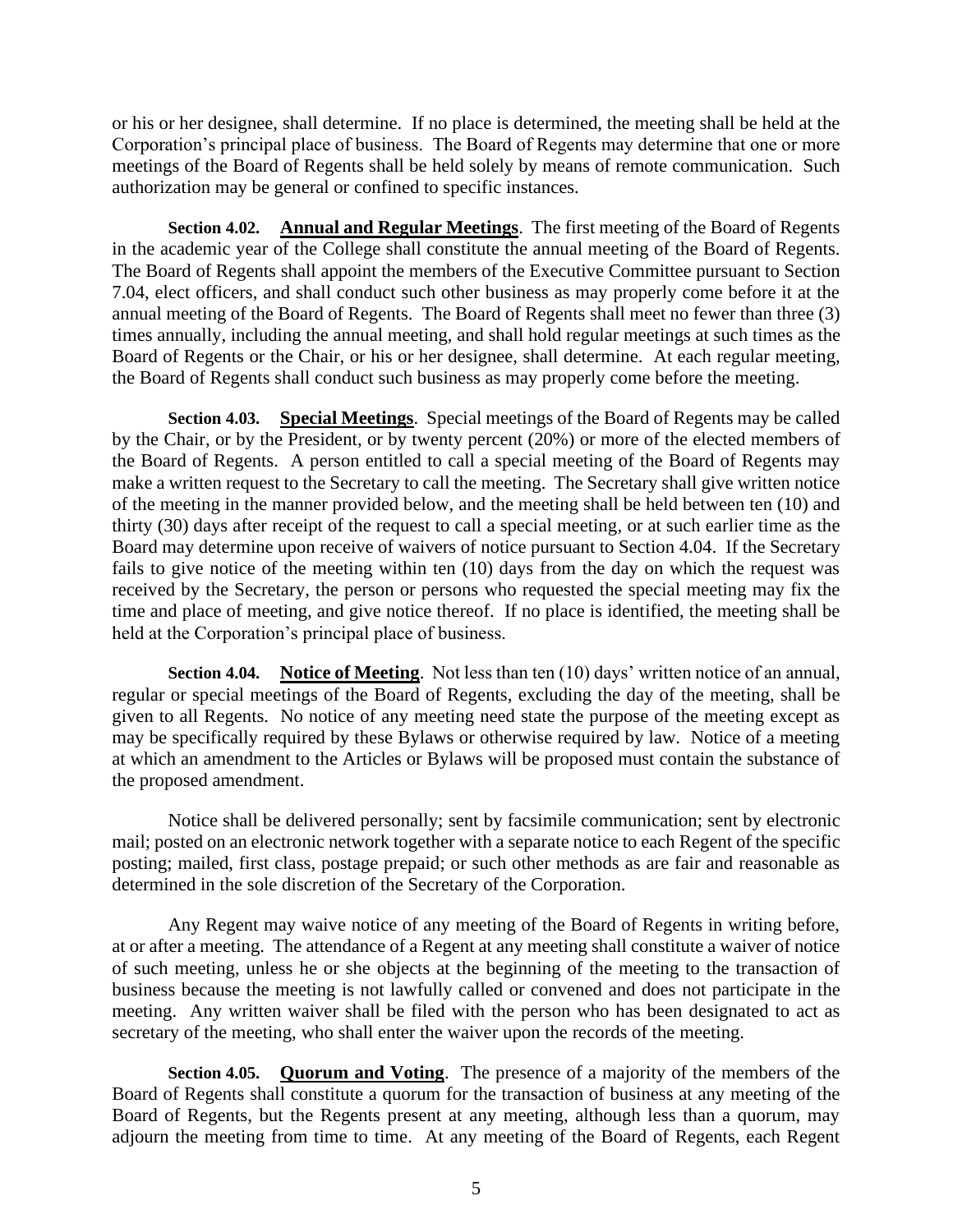present at the meeting shall be entitled to cast one (1) vote on any question coming before the meeting. Except as otherwise provided in these Bylaws, a majority vote of the Regents present at any meeting shall be sufficient to transact any business. If a quorum is present when a duly called or held meeting is convened, the Regents present may continue to transact business until adjournment, even though the withdrawal of Regents originally present leaves less than the proportion or number otherwise required for a quorum.

Proxy voting shall not be permitted.

<span id="page-8-0"></span>**Section 4.06. Rules of Procedure**. The Board of Regents may adopt or establish rules of procedure for conducting meetings provided such rules are not inconsistent with the Articles, these Bylaws or Minnesota law. In the absence of Board action, the Chair of the Board shall establish rules of procedure for conducting meetings provided such rules are not inconsistent with the Articles, these Bylaws or Minnesota law. In the absence of such designation, the most recent edition of *Robert's Rules of Order Newly Revised* shall be used.

<span id="page-8-1"></span>**Section 4.07. Action without Meeting**. An action required or permitted to be taken at a meeting of the Board of Regents may be taken by written action signed by the number of Regents that would be required to approve an action taken at a meeting of the Board of Regents at which all members were present, provided, however, that a Board of Regents' action requiring approval of the members of the Corporation may be taken by written action only if signed by all of the Regents then in office and approved by the members. For purposes of this Section, an electronic signature satisfies the requirement of a signature so long as the electronic communication containing the electronic signature sets forth sufficient information from which the Corporation can reasonably conclude that the communication was actually sent by the purported sender.

<span id="page-8-2"></span>**Section 4.08. Meeting Solely by Means of Remote Communication**. Any meeting among the Board of Regents may be conducted solely by one or more means of remote communication, including electronic communication, conference telephone, video conference, the Internet, or such other means by which persons not physically present in the same location may communicate with each other on a substantially simultaneous basis, through which all of the Regents may participate in the meeting, if the same notice is given of the meeting as would be required for a meeting, and if the number of Regents participating in the meeting is sufficient to constitute a quorum at a meeting. Participation in a meeting in this manner constitutes presence at a meeting.

<span id="page-8-3"></span>**Section 4.09. Participation in Meetings by Means of Remote Communication**. A Regent may participate in a meeting of the Board of Regents by means of conference telephone, or if authorized by the Board of Regents, by such other means of remote communication including electronic communication, video conference, the Internet, or such other means by which persons not physically present in the same location may communicate with each other on a substantially simultaneous basis, through which that Regent and other Regents so participating and all Regents physically present at the meeting may participate with each other during the meeting. Participation in a meeting in this manner constitutes presence at the meeting.

<span id="page-8-4"></span>**Section 4.10. Meetings are Closed**. All meetings of the Board of Regents are presumed closed to individuals who are not members of the Board of Regents, provided that faculty and student representatives and the executive leadership team shall be invited to all regular meetings. The Chair may invite other individuals who are not members of the Board of Regents from time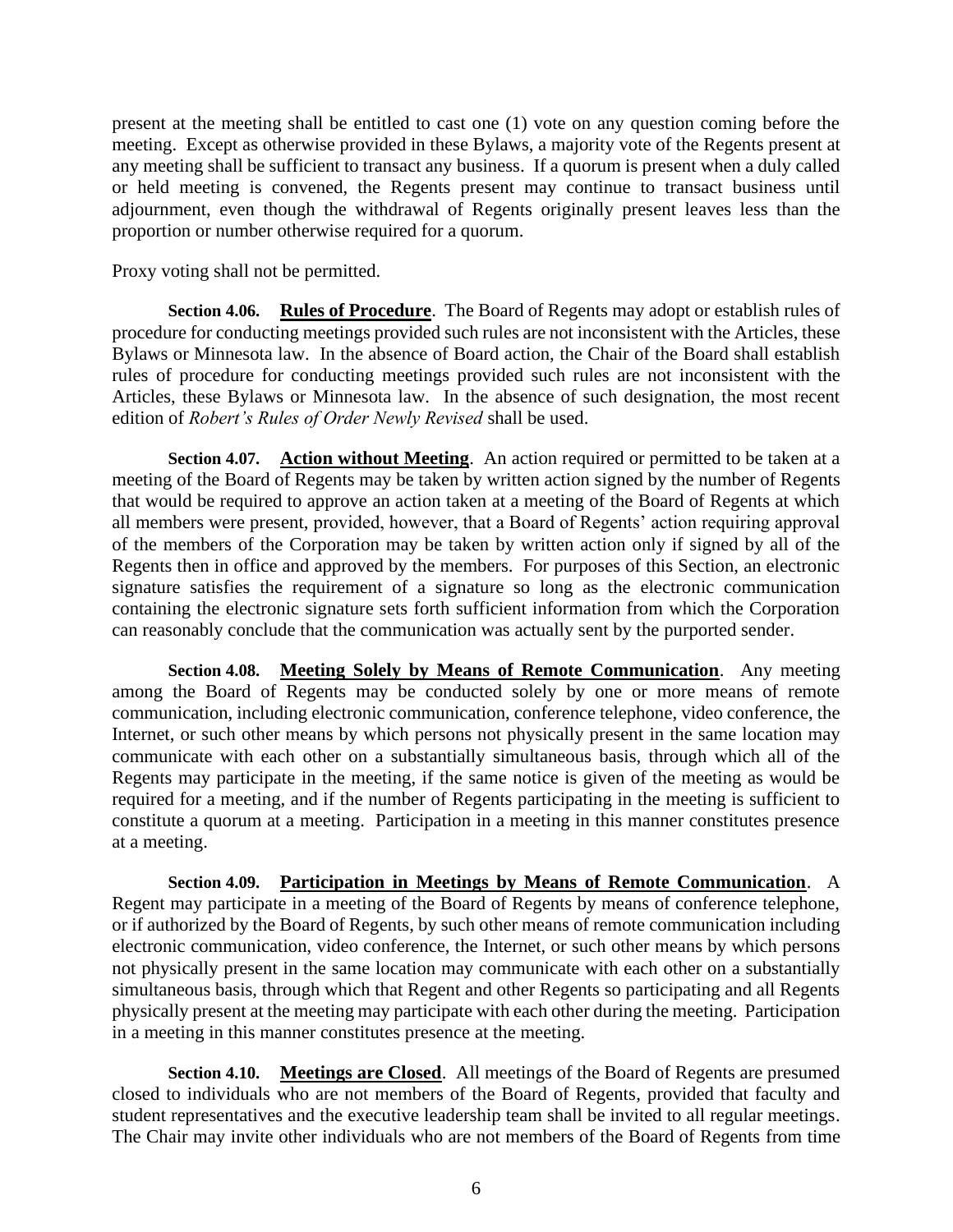to time. Notwithstanding anything else in this Section 4.10, the Chair and the Board reserve the right to call a closed session at any time during a meeting at which individuals who are not members of the Board of Regents are present. Special meetings of the Board of Regents may be called to which faculty and student representatives and/or the executive leadership team is not invited.

#### **ARTICLE V**

#### **Officers of the Board**

<span id="page-9-1"></span><span id="page-9-0"></span>**Section 5.01. Term of Office and Election**. The officers of the Board of Regents shall consist of a Chair, one or more Vice Chairs, a Secretary and a Treasurer and, at times, may include a Chair-Elect and Past Chair. The Chair and Vice Chair(s) must be Regents of the Corporation. At an annual meeting of the Board, the Chair shall be elected by the Board of Regents for a threeyear term. The term may be renewed by a majority vote of the Regents for an additional one-year term. The Chair shall serve as Past Chair for the year following expiration of the Chair's term. At the annual meeting of the Board in the last year of the Chair's term, the Board shall elect one of its members as the Chair-Elect, who shall, unless provided otherwise by the Board, take office as Chair at the annual meeting at which the current Chair's term expires. At the annual meeting of the Board, the Board shall elect one or more Regents to serve as Vice Chair(s) to serve one-year terms and shall elect the Secretary and Treasurer to serve one-year terms. Officers of the Board, except the Chair, may be elected to successive terms of office.

<span id="page-9-2"></span>**Section 5.02. Chair of the Board; Chair-Elect**. The Chair shall preside at each meeting of the Board of Regents and the Executive Committee. Except as otherwise provided in these Bylaws, the Chair shall appoint the members of all committees of the Board of Regents and shall designate the Chair of each such committee. The Chair shall be an *ex officio* member of all such committees.At any time that there is a Chair-Elect, the Chair shall work to effect a smooth transition of the Chair-Elect to the office of the Chair. The Chair of the Board and Chair-Elect shall have such powers and perform such additional duties as may be prescribed by the Board of Regents from time to time.

<span id="page-9-3"></span>**Section 5.03. Vice Chair(s)**. In the absence of the Chair, a Vice Chair of the Board shall preside at meetings of the Board of Regents and the Executive Committee. If there is more than one Vice Chair, the Board shall designate one of the Vice Chairs to serve in the absence of the Chair. The Vice Chair(s) shall have such powers and perform such additional duties as may be prescribed by the Chair of the Board of Regents.

<span id="page-9-4"></span>**Section 5.04. Secretary**. The Secretary shall attend all meetings of the Board of Regents and members and be responsible for ensuring that all actions and the minutes of all proceedings of the Board of Regents and members are recorded in a book to be kept for that purpose, and shall be responsible for all documents and records of the Board of Regents, except those connected with the office of the Treasurer. He or she shall give or cause to be given any required notice of meetings of the Board of Regents, and shall provide to all Regents after each meeting written or electronic copies of all said actions and minutes of said proceedings, and shall perform such other duties and have such other powers as the Board of Regents may from time to time prescribe.

<span id="page-9-5"></span>**Section 5.05. Treasurer**. The Treasurer of the Corporation shall have general oversight authority over the financial affairs of the Corporation, including, but not limited to, the following: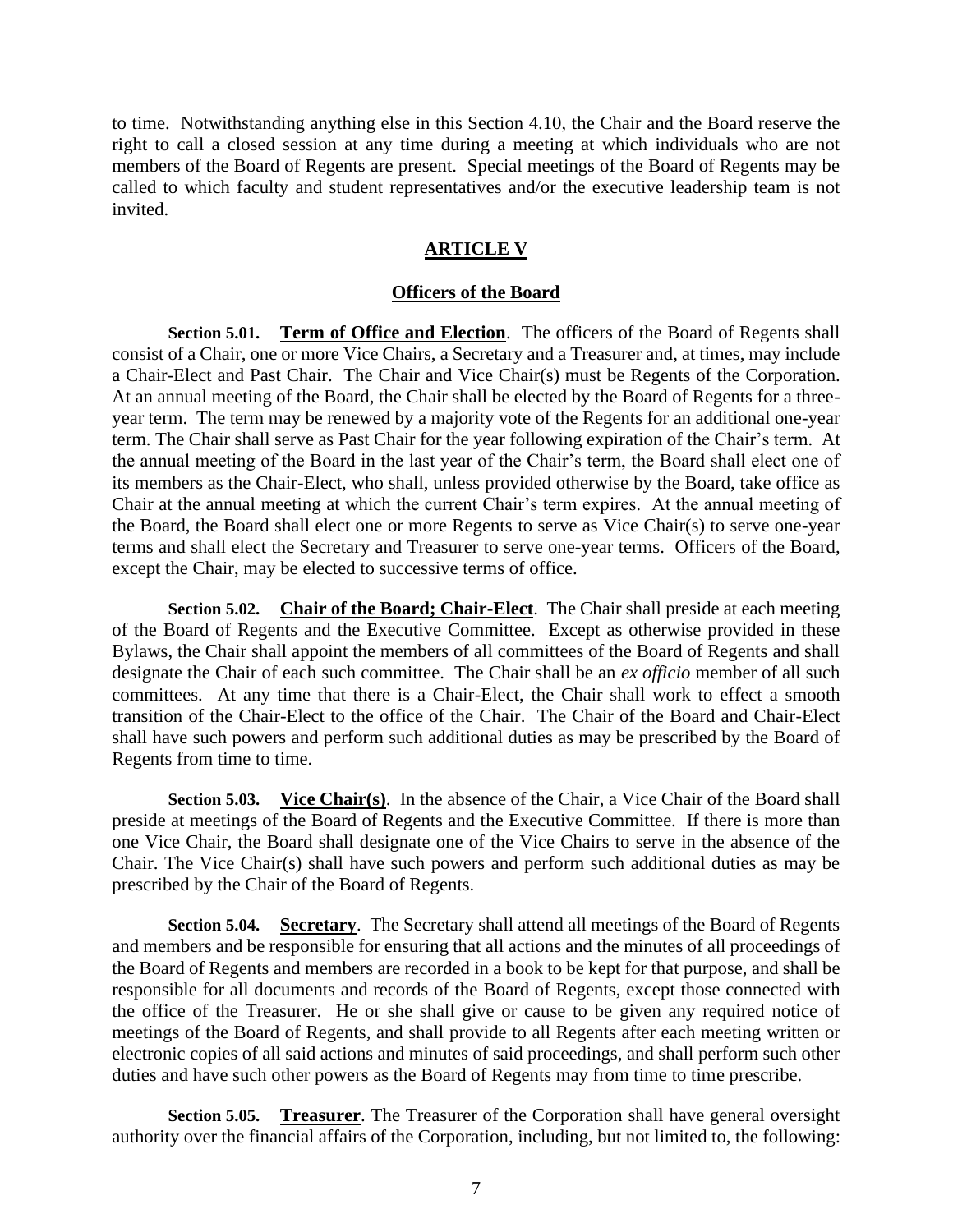maintenance of accurate financial records for the Corporation; deposit of all moneys, drafts, and checks in the name of and to the credit of the Corporation in such banks and depositories as the Board of Regents shall designate from time to time; endorsement for deposit of all notes, checks, and drafts received by the Corporation as ordered by the Board of Regents; disbursement of corporate funds and issuance of checks and drafts in the name of the Corporation as ordered by the Board of Regents; provision of an account of all such officer's transactions as Treasurer and of the financial condition of the Corporation to the President and the Board of Regents, upon request. The Treasurer shall perform such other duties as may be prescribed by the Board of Regents or the President from time to time.

<span id="page-10-0"></span>**Section 5.06. Removal and Vacancies**. Any officer of the Board shall hold office at the pleasure of the Board of Regents and may be removed at any time, with or without cause, by a resolution approved by the affirmative vote of a majority of the Regents present at a meeting of the Board. Any vacancy in an office of the Board shall be filled by action of the Board of Regents. The removal of any individual as an officer of the Board shall not automatically affect such individual's employment status with the Corporation.

<span id="page-10-1"></span>**Section 5.07. Resignation.** Any officer may resign at any time by giving written notice of such resignation to the Secretary of the Corporation. Such resignation shall be effective upon delivery, unless a later date is specified in the notice.

## **ARTICLE VI**

## **Officers of the Administration**

<span id="page-10-3"></span><span id="page-10-2"></span>**Section 6.01. Term of Office and Election**. The officers of the Administration shall consist of a President, and such other officers as the Board of Regents may authorize from time to time. The President shall be elected in the manner as set forth in Section 6.03 of the Articles. The President shall have the power to nominate the officers of the administration who shall be appointed by the Board of Regents and shall serve at the pleasure of the Board of Regents. The Board may delegate the power to appoint one or more of the officers of the Administration to the President. In case of protracted absence, or inability to act, or vacancy in any of said officers, the President shall make an interim appointment as he or she deems necessary until the next meeting of the Board of Regents.

<span id="page-10-4"></span>**Section 6.02. President**. The President shall serve as the chief executive officer of the Corporation, and as such shall be responsible to plan, organize, direct, and represent the Corporation. The President is responsible for the maintenance of the Corporation's resources and the creation of new resources; for the leadership for and management of the daily operations and business of the Corporation consistent with the policies established by the Board of Regents; and for speaking for the Corporation to its students, faculty and staff, alumni and the public. The President shall see that all orders and resolutions of the Board of Regents are carried into effect, shall sign and deliver in the name of the Corporation any deeds, mortgages, bonds, contracts, or other instruments pertaining to the business of the Corporation, except in cases in which the authority to sign and deliver is required by law to be exercised by such other persons or is expressly delegated to such other persons by the Articles, these Bylaws, or the Board of Regents to some other officer or agent of the Corporation, and shall perform such other duties as may from time to time be prescribed by the Board of Regents. The President shall exercise his or her duties in a manner that conforms to the policies established by the Board of Regents and shall ensure that all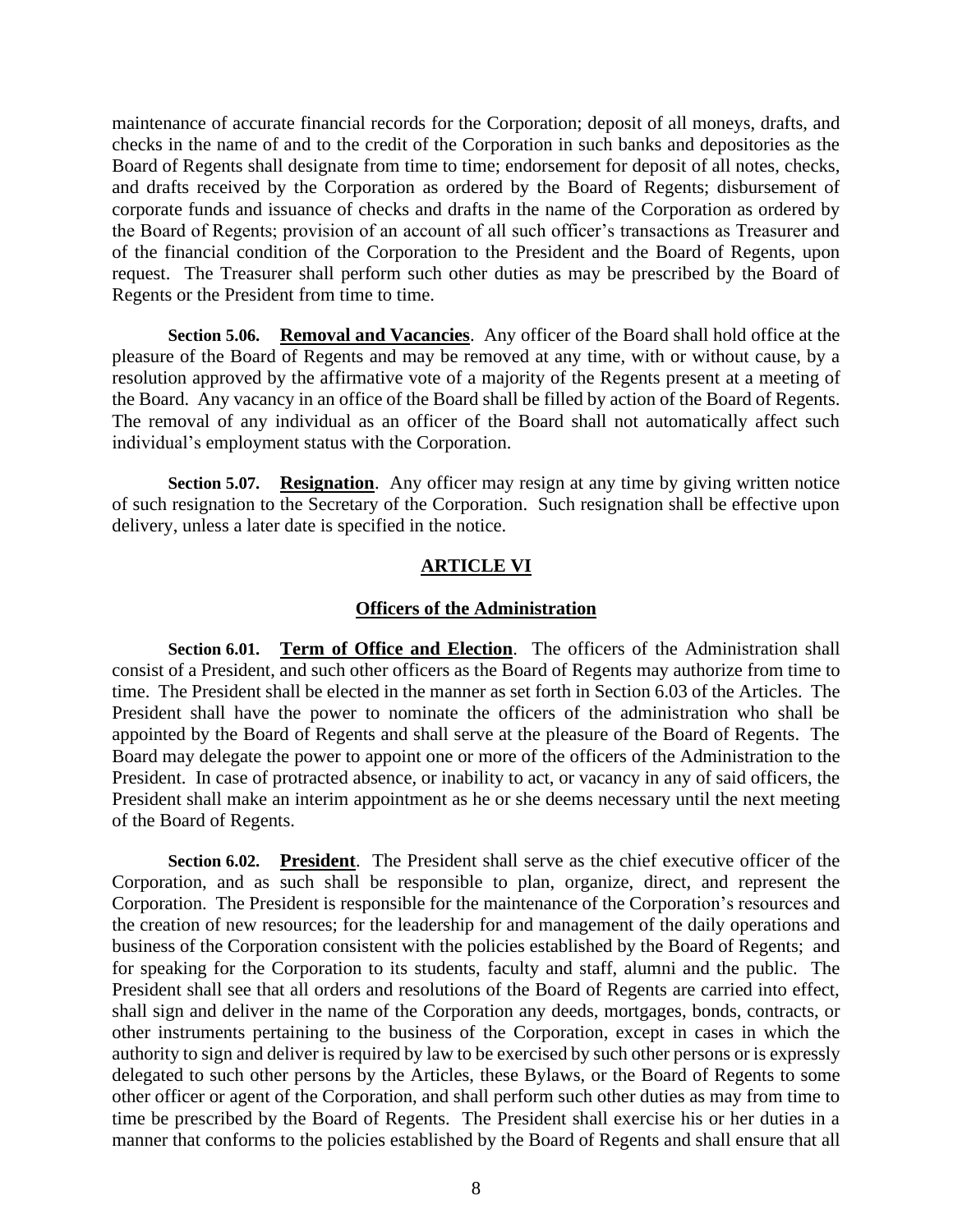operational standards and procedures of the Corporation conform with such Board policies as well as sound academic practice as determined by the Board in its sole discretion.

The President shall present to the Board of Regents any and all matters and recommendations which, in the judgment of the President, may need attention of or may be of interest to the Board. In the absence of the Chair and Vice Chair of the Board of Regents, the President shall preside at meetings of the Board of Regents and Executive Committee. The President shall be a member of the Evangelical Lutheran Church in America or its successor, or another denomination with which the Evangelical Lutheran Church in America or its successor has established full communion. Consistent with the commitments of the Evangelical Lutheran Church in America and of St. Olaf College, the President also shall honor and support the full inclusion of those of diverse faiths, religious traditions, and worldviews. The President shall be accountable only to the Board of Regents for the proper administration of all affairs, business, and functions of the Corporation.

The President shall be the Chair of the faculty and as such, shall be responsible for recommending to the Board the departments of study, and shall see that the components of the academic community have means of communicating with one another. More specifically, upon the request of the officers of the administration or the faculty, the President shall bring to the Board of Regents communications to the Board from the officers or faculty, including, but not limited to, any formal resolution of the faculty requiring approval by the Board of Regents. The President shall also communicate to the officers and faculty such items as are deemed appropriate by the Board. The Board delegates (but has the power to withdraw said delegation by Board resolution) to the President the authority to appoint faculty, establish faculty duties and rank, award promotions, determine faculty salaries, grant benefits including but not limited to leaves, sabbaticals and reduced workloads, and make other personnel decisions concerning faculty except those concerning the granting or removal of tenure or the dismissal of tenured faculty, which decisions shall in all cases be made by the Board.

The President may establish and appoint members (or delegate the appointment of members) of institutional committees as necessary to carry out the mission and work of the Corporation.

<span id="page-11-0"></span>**Section 6.03. Administrative Officers**. The Board of Regents may also, upon recommendation by the President, appoint one or more Vice Presidents or such other administrative officers as it may deem necessary who shall each serve in one or more assigned areas of administrative or academic activity. The precise administrative title, authority and responsibility of each of these officers shall be defined at the time of his or her appointment as recommended by the President and approved by the Board and shall have such powers and perform such duties as the Board of Regents or the President may prescribe from time to time.

<span id="page-11-1"></span>**Section 6.04. Academic Officers**. The Board of Regents may appoint academic officers of the Corporation, including, but not limited to a chief academic officer. Such academic officers shall have such powers and perform such duties as prescribed by the President or the Board of Regents from time to time. Unless the Board makes other temporary provision to care for the duties of the President's office in his or her absence or disability, the chief academic officer shall perform the duties of the President in his or her absence or disability. The chief academic officer shall be responsible for the supervision of the Corporation's educational programs and shall have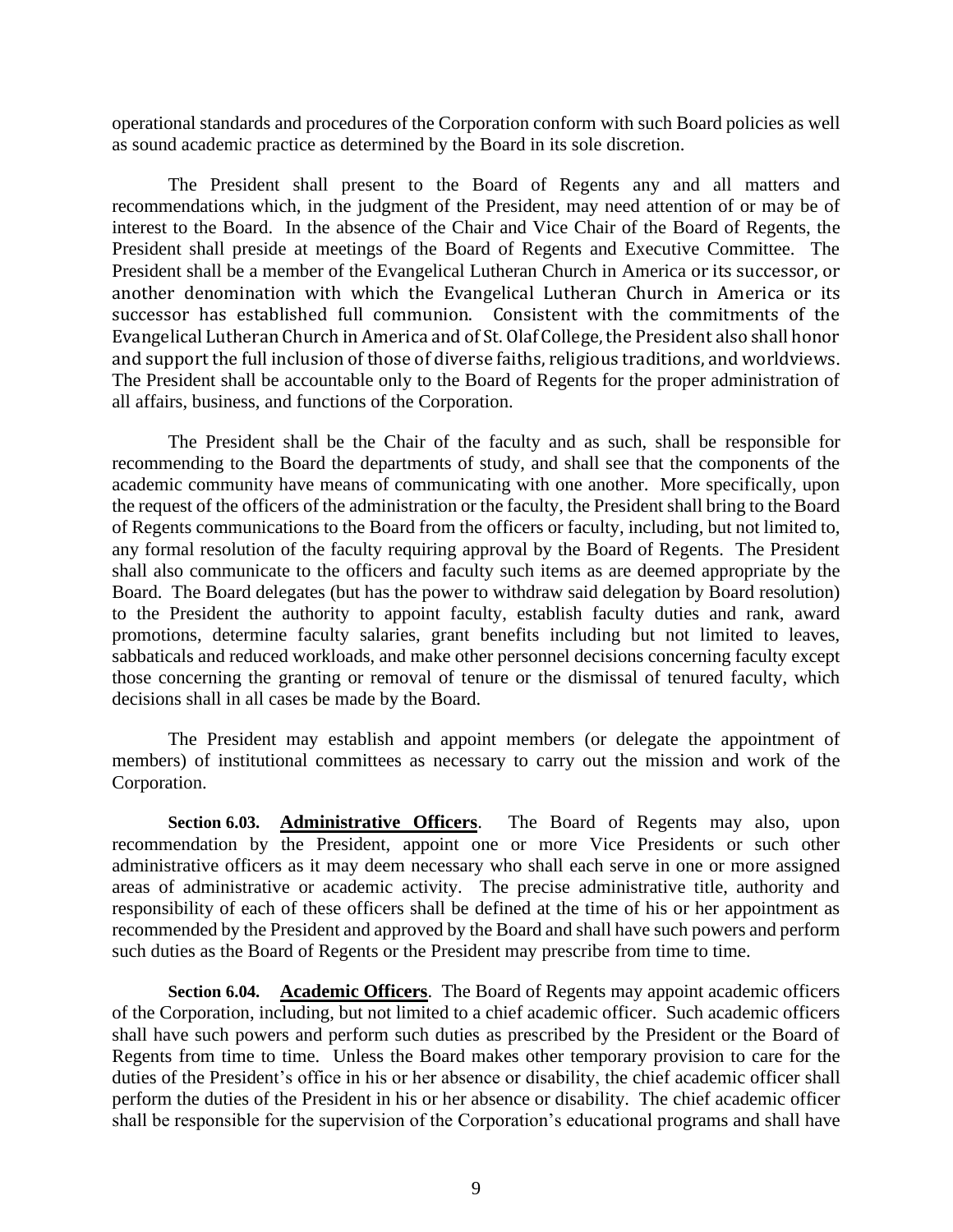such powers and perform such duties as prescribed by the President or the Board of Regents from time to time.

<span id="page-12-0"></span>**Section 6.05. Other Officers of the Administration**. The Board of Regents may also, upon recommendations by the President, elect or appoint additional officers or assistant officers of the administration as it may deem convenient or necessary. Any other officers shall hold office at the discretion of the Board of Regents and shall have such powers, perform such duties and be responsible to such other officers as the Board of Regents may prescribe from time to time.

<span id="page-12-1"></span>**Section 6.06. Term of Office**. An officer of the Administration shall hold office until his or her successor shall have been elected or until his or her prior death, resignation or removal from office as hereinafter provided. An individual may hold more than one office at the same time.

<span id="page-12-2"></span>**Section 6.07. Removal and Vacancies**. Any officer or agent elected or appointed by the Board of Regents shall hold office at the pleasure of the Board of Regents and may be removed at any time, with or without cause, by a resolution approved by the affirmative vote of a majority of the Regents present at a meeting of the Board*.* Any vacancy in an office of the Corporation shall be filled by action of the Board of Regents. The removal of any individual as an officer of the Corporation shall not automatically affect such individual's employment status with the Corporation. Termination, by any means, of any individual's employment by the Corporation shall automatically cause the termination of said individual's status as officer of the Corporation.

<span id="page-12-3"></span>**Section 6.08. Delegation**. Unless prohibited by these Bylaws or by a resolution adopted by the Board of Regents, the officers of the Board and officers of the Administration may, without further action of the Board of Regents, delegate some or all of the duties and powers of an office to other persons. An officer who delegates the duties or powers of an office remains subject to the standard of conduct for an officer with respect to the discharge of the delegated duties and powers.

# **ARTICLE VII**

# **Committees of the Board**

<span id="page-12-5"></span><span id="page-12-4"></span>**Section 7.01. Committees of the Board**. The Board of Regents may establish one or more committees of the Board as may be specified in resolutions approved by the affirmative vote of a majority of the Regents in office including but not limited to an Executive Committee. Except as otherwise provided in a resolution of the Board of Regents or by these Bylaws, the Chair of the Board shall appoint the members of all such committees and all appointments shall be reviewed and approved by the chair of each committee and the Nominating and Governance Committee. A committee must consist of one or more natural persons, who need not be Regents, so long as a majority of the committee members are Regents. Committee members and committee chairs shall take office effective at the annual meeting of the Board of Regents each year. Such committees of the Board shall have the authority of the Board of Regents in the management of the business of the Corporation to the extent provided in resolutions approved by a majority of the Regents currently holding office. Such committees, however, shall at all times be subject to the direction and control of the Board of Regents. The President may assign one or more staff members to attend specific committees in a non-voting capacity to assist such committees as is deemed desirable. The Chair of each committee may invite such guests to committee meetings as are deemed prudent from time to time.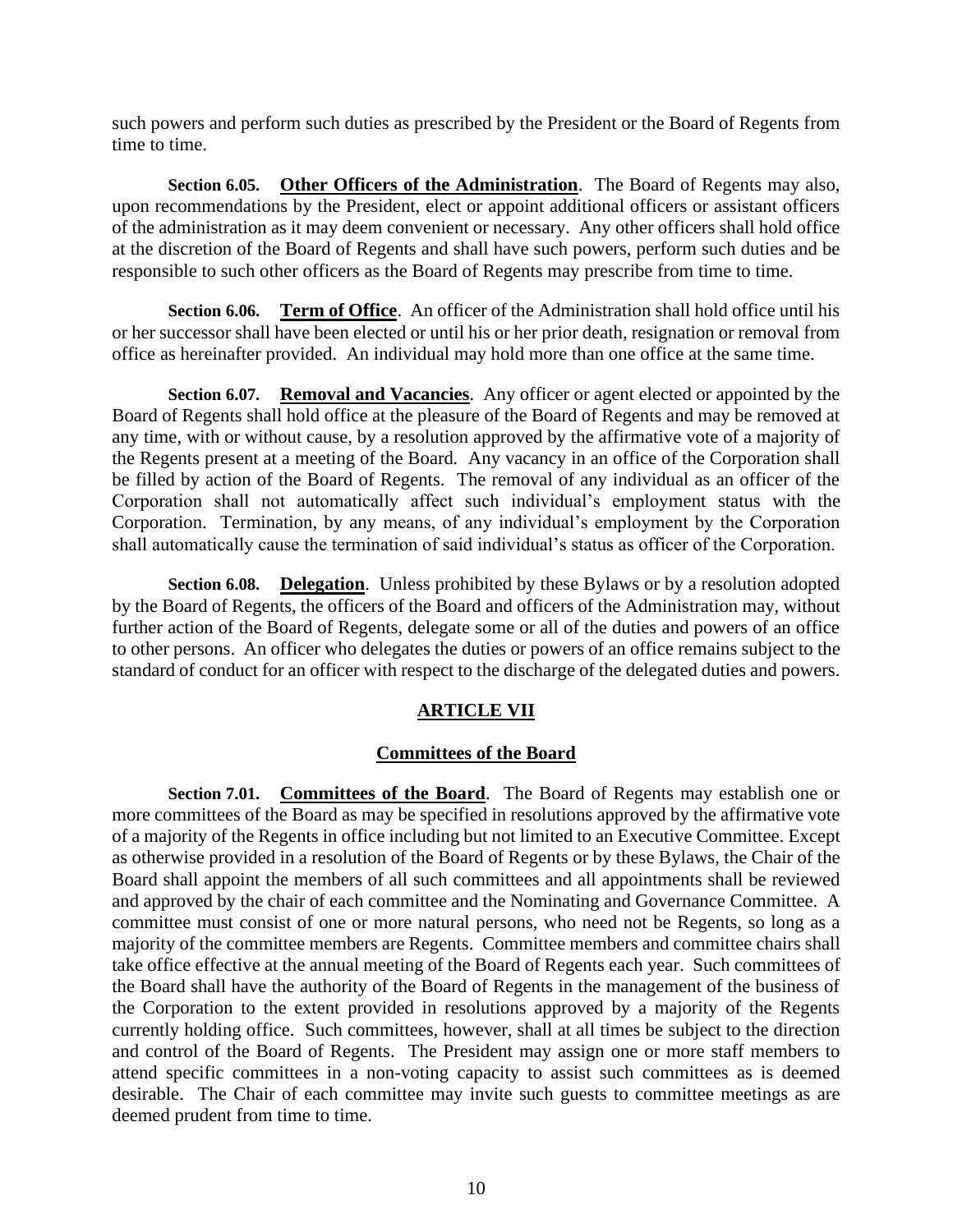<span id="page-13-0"></span>**Section 7.02.** *Ex Officio* **Member**. The President of the Corporation and the Chair shall be *ex officio* voting members of each committee of the Corporation.

<span id="page-13-1"></span>**Section 7.03. Committee Procedures**. The provisions of these Bylaws shall apply to committees and members thereof to the same extent they apply to the Board of Regents and Regents, including, without limitation, the provisions with respect to meetings and notice thereof, absent members, written actions and valid acts. Each committee shall keep regular minutes of its proceedings and report the same to the Board of Regents.

<span id="page-13-2"></span>**Section 7.04. Executive Committee**. The Executive Committee of the Board of Regents shall be composed of those individuals designated by the Board of Regents at the annual meeting of the Board of Regents pursuant to Section 4.02. The Executive Committee shall act only during intervals between meetings of the Board of Regents and shall at all times be subject to the control and direction of the Board of Regents. During such intervals, and subject to such control and direction, the Executive Committee shall have and may exercise all of the authority and powers of the Board of Regents in the management and affairs of the Corporation, subject to such limitations as the Board of Regents may impose. During such intervals, any action that is permitted or required by these Bylaws to be approved unanimously by the Board or by a specified fraction of the Board (e.g., two-thirds (2/3) of the members of the Board) may be approved by the affirmative votes of the same proportion of the members of the Executive Committee. The Executive Committee shall keep regular minutes of its proceedings and report the same to the Board of Regents.

### **ARTICLE VIII**

#### **Faculty**

<span id="page-13-4"></span><span id="page-13-3"></span>**Section 8.01. Powers and Duties**. Subject to final review by the Board of Regents, the faculty shall have primary responsibility for (1) determining requirements for the degrees offered by the College; (2) determining when students meet the requirements for degrees and approving candidates for degrees to be granted by the President and Board of Regents; (3) adopting procedures for selecting faculty representatives in institutional governance; and (4) determining structure and procedures for faculty grievances.

Subject to final approval by the President and Board of Regents, the faculty shall share responsibility for determining (1) curriculum, subject matter and methods of instruction; (2) policies pertaining to student life that relate to the educational process; (3) practices and procedures relating to faculty research; (4) faculty status, and policies and procedures related to faculty compensation; and (5) structure and procedures for faculty participation in institutional governance.

The faculty may advise or make recommendations to the President, other officers of the Administration, or the Board of Regents on other matters in which the faculty have an interest.

<span id="page-13-5"></span>**Section 8.02. Religious Requirements**. The faculty shall consist of persons who take seriously questions about the relationship of religion to learning and who consider their work, and the work of the Corporation in light of such questions. In some circumstances, Christian faith may be a bona fide occupational qualification, and the Corporation shall impose such a requirement when legal and appropriate.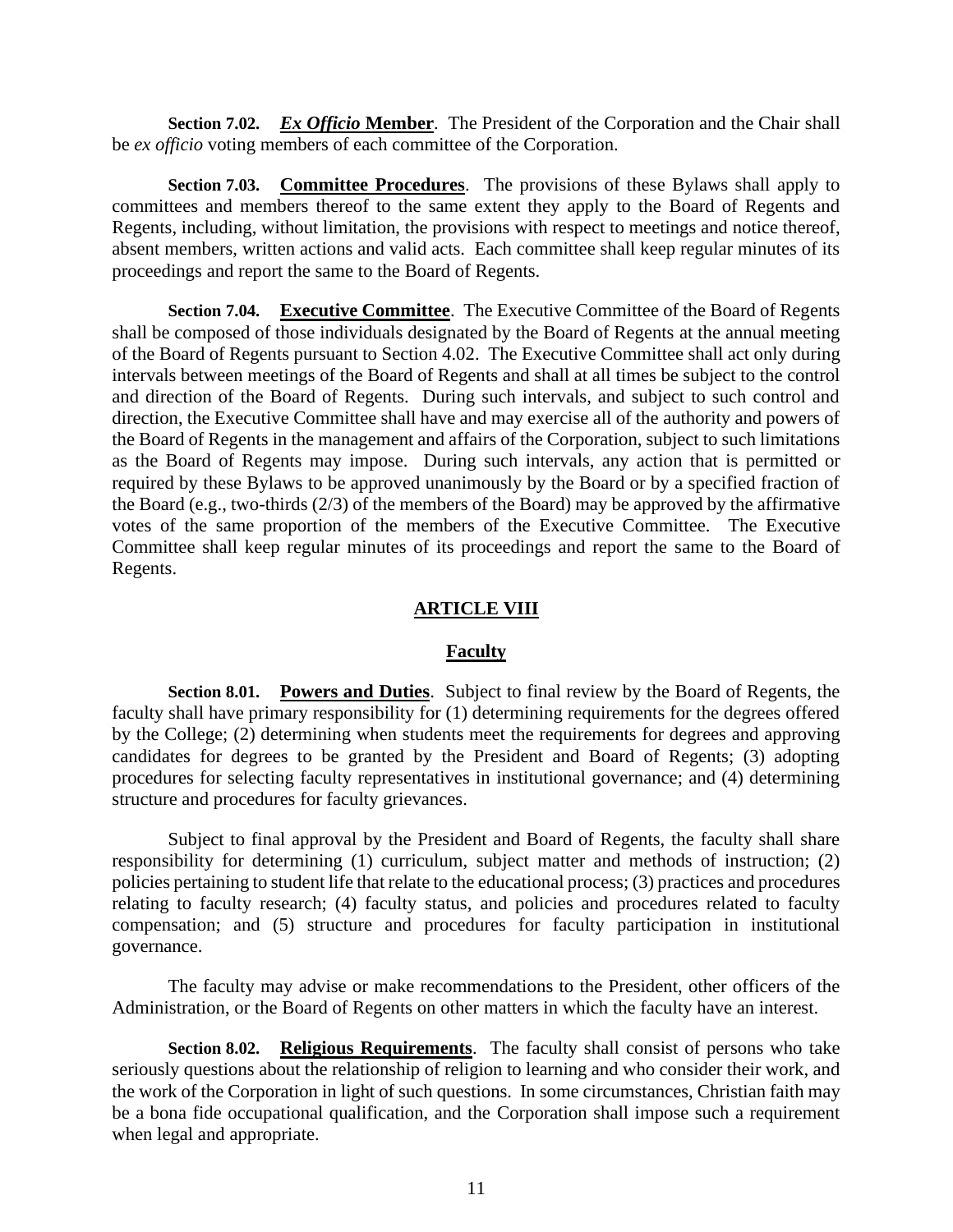### **ARTICLE IX**

#### **Fiscal Matters**

<span id="page-14-1"></span><span id="page-14-0"></span>**Section 9.01. Accounting Year**. The accounting year of the Corporation shall be the fiscal year beginning June 1 and ending May 31 of each year.

<span id="page-14-2"></span>**Section 9.02. Contracts**. The Board of Regents may authorize such officer or officers, agent or agents, to enter into any contract or execute and deliver any instrument in the name of and on behalf of the Corporation, and such authority may be either general or confined to specific instances. Contracts and other instruments entered into in the ordinary course of business may be executed by the President or, in the absence of the President or pursuant to a delegation by the President, by such officer designated to act in the place of or in the absence of the President, without specific Board of Regents authorization.

<span id="page-14-3"></span>**Section 9.03. Loans**. No loans shall be contracted on behalf of the Corporation, and no evidence of indebtedness other than checks, drafts or other orders for payment of money issued in the ordinary course of business including but not limited to capitalized lease obligations, shall be issued in its name unless authorized by the Board of Regents of the Corporation. Such authorization and approval may be general or confined to specific instances.

<span id="page-14-4"></span>**Section 9.04. Checks, Drafts, Et cetera**. All checks, drafts or other orders for the payment of money issued in the name of the Corporation shall be signed by such officer or officers, agent or agents of the Corporation and in such manner as shall be determined by resolution of the Board of Regents, or by the President or Treasurer upon delegation by the Board of Regents.

<span id="page-14-5"></span>**Section 9.05. Deposits**. All funds of the Corporation not otherwise employed shall be deposited from time to time to the credit of the Corporation in such banks, trust companies or other depositories as the Board of Regents, or the President or Treasurer upon delegation by the Board of Regents, may select.

<span id="page-14-6"></span>**Section 9.06. Maintenance of Records; Audit**. The Corporation shall keep at its registered office correct and complete copies of its Articles and Bylaws, accounting records, voting agreements, and minutes of meetings of the members of the Corporation and the Board of Regents and committees having any of the authority of the Board of Regents for the last six (6) years. All such other records shall be open to inspection upon the demand of any member of the Board of Regents of the Corporation. The Board of Regents shall cause the books and records of account of the Corporation to be audited by certified public accountants, to be selected by the Board of Regents, at least once in each fiscal year and at such other times as it may deem necessary or appropriate.

## **ARTICLE X**

#### **Indemnification**

<span id="page-14-7"></span>The Corporation shall indemnify its officers, Regents, members, and committee members against judgments, penalties, fines, including without limitation, excise taxes assessed against the person with respect to an employee benefit plan, settlements, and reasonable expenses, including attorneys' fees, and disbursements incurred by such persons in connection with a proceeding in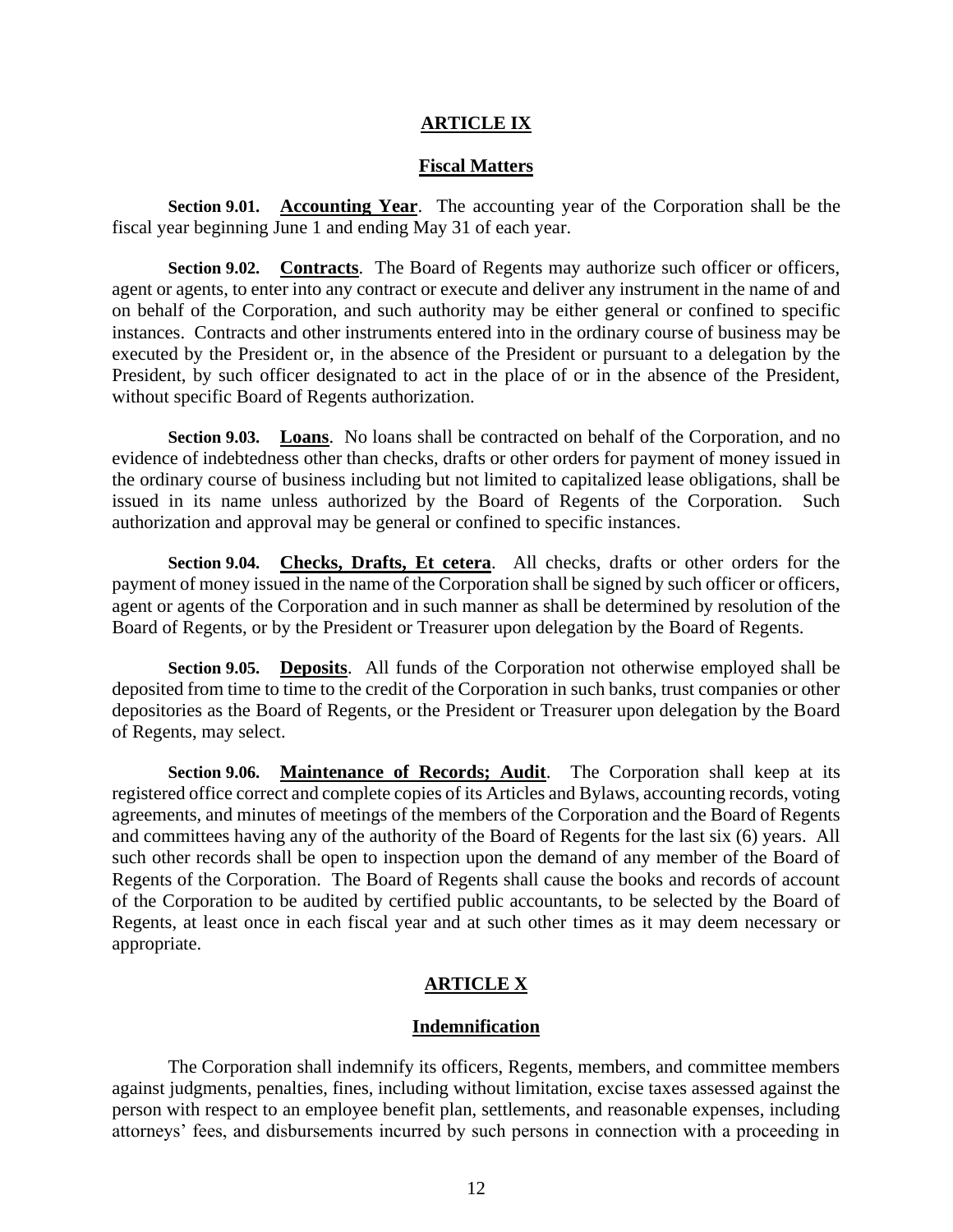which they are or are threatened to be made a party by reason of their action on behalf of the Corporation. In order to avail himself or herself of this indemnification provision, however, a person must: (1) not already be indemnified by another organization in connection to the same proceeding and the same acts or omissions; (2) have acted in good faith with respect to the acts or omissions complained of; (3) have received no improper personal benefit; (4) in the case of a criminal proceeding, have had no reasonable cause to believe his or her conduct was unlawful; (5) in the case of a civil proceeding, have reasonably believed that he or she was acting in the best interests of the Corporation. In addition, a person made or threatened to be made a party to a proceeding is entitled, upon written request to the Corporation, to payment or reimbursement by the Corporation of reasonable expenses, including attorneys' fees and disbursements, incurred by the person in advance of the final disposition of the proceeding, if (1) the Corporation receives a written affirmation by the person of a good faith belief that the criteria for indemnification under this Article have been satisfied and a written undertaking by the person to repay the amounts paid or reimbursed by the Corporation, if it is later determined that the criteria for indemnification have not been satisfied; and (2) a determination is made that the facts then known to those making the determination would not preclude indemnification under this Article. This Article X shall be considered an express limitation on indemnification under Minnesota Statutes Section 317A.521, as it may be amended or revised.

#### **ARTICLE XI**

#### **Conflict of Interest**

<span id="page-15-0"></span>The Board of Regents shall adopt a conflict of interest policy that shall apply to all Regents, officers, committee members and key employees. Such policy shall require Regents, officers, committee members and key employees to acknowledge annually reviewing the conflicts of interest policy.

#### **ARTICLE XII**

#### **Amendments**

<span id="page-15-1"></span>These Bylaws of the Corporation may be amended by the affirmative vote of not less than two-thirds (2/3) of the Board of Regents then in office and entitled to vote on the proposed amendment. Such action may be taken at a meeting, by an action in writing, or by means of remote communication where due notice of the proposed amendment has been given. Except as to Sections 2.02, 3.03, 3.04, and 3.05 and this Article XII, amendments to the Bylaws shall not require approval of the members of the Corporation. This section is an express limitation on the members' ability to amend the Corporation's Bylaws as set forth in Minnesota Statutes Sections 317A.111, Subd. 3 and 317A.181, Subd. 2, and successor statutes thereto.